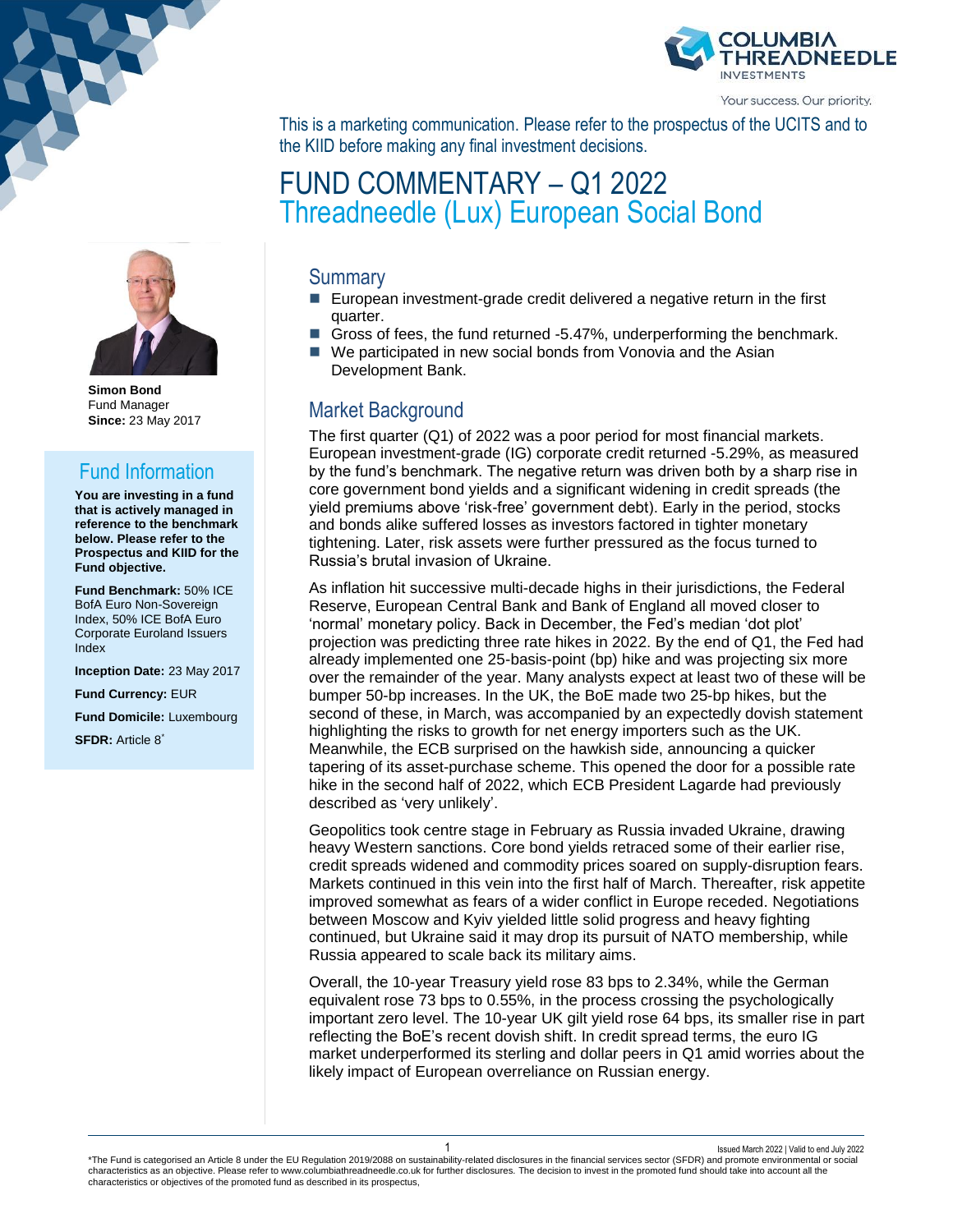# **Performance**

#### 12M Rolling Period Return (EUR) - as at 31 March 2022

|                 | 03/21-03/22 | 03/20-03/21 | $03/19 - 03/20$ | 03/18-03/19 |
|-----------------|-------------|-------------|-----------------|-------------|
| Fund (Gross) %  | -5.88       | 6.10        | $-0.80$         | 2.22        |
| Index (Gross) % | $-5.75$     | 6.50        | -1.78           | 2.35        |

Source: Columbia Threadneedle Investments. Based on global close valuations with cash flows weighted at start of day and excluding entry/exit charges and ongoing charges, and net of transaction costs. The index does not include fees or charges and you cannot invest in it. The return of your investment may change as a result of currency fluctuations if your investment is made in a currency other than that used in the past performance calculation.

Past performance does not predict future returns and future returns are not guaranteed.

For detailed information on Fund Changes please see Significant Events - Threadneedle (Lux) Funds PDF available on www.columbiathreadneedle.com/en/changes

In ESG news, the ECB suggested that inflation forecasts may need to remain higher for longer as the EU attempts to be the world's first carbon-neutral region by 2050. On the regulatory front, the European Banking Authority launched a list of reporting requirements for banks in the region to help provide clarity on their alignment with the Paris Agreement. Although yet to be approved, the new regulations mark a significant step forward in creating a common ESG language within the banking industry. Elsewhere, the European Commission launched a proposal for a directive on corporate sustainability due diligence. The new rules aim to protect human rights, advance the green transition and foster sustainable development. Later in the period, the EU announced plans to reduce reliance on Russian gas, which currently accounts for 40% of EU supply. The REPowerEU initiative aims to reduce reliance on Russian gas by two-thirds before the end of this year and achieve complete independence by 2030. The key focus will be on increasing imports of liquefied natural gas and accelerating the development of renewable sources.

## Performance and Positioning

Gross of fees, the fund returned -5.47%, underperforming the benchmark, which returned -5.29%.

Rates strategies were the main driver of underperformance over the quarter, with duration, country and curve positioning all proving detrimental to relative returns. In the case of the latter, the underweight in the 5–10-year bucket detracted most. Elsewhere, credit strategies were neutral for relative returns in aggregate. Within asset allocation, the overweight in IG credit risk and off-index exposure to high-yield bonds were unfavourable as spreads widened. However, this was offset by positive credit selection, particularly the fund's lack of exposure to Gazprom, the Russian gas company. Other positive contributors at the issuer level included CNP Assurances, AXA and Wellcome Trust.

In terms of activity, although new issuance was low as we entered the new year, we were able to take advantage of the range of bonds available later in the quarter. These included social bonds from property company Vonovia and the Asian Development Bank; green bonds from utilities Iberdrola, Energias de Portugal (EDP) and management consultancy firm P3 Group; and a sustainability-linked bond from CPI Property Group.

Vonovia's €2.5 billion offerings – its first social bonds – will be used to finance social projects including rentcontrolled and low-barrier housing. EDP plans to use the proceeds from its €1.5 billion bond to finance eligible wind and solar power projects, as established in its Green Bond Framework. The deal from the Asian Development Bank is a themed bond, linked to gender equality; proceeds will be used to finance projects promoting gender equality and women's empowerment in the Asia-Pacific region. This is the first time that we have been able to align the fund with UN Sustainable Development Goal (SDG) number 5 (gender equality).

On the sales side, we exited Anglian Water and residential property companies Vesteda and Akelius, while reducing issuers such as Carrefour, DWR Cymru (Welsh Water), Prologis and ABN Amro Bank.

Overall, the average social intensity score rose back up to a previous high of 19, with the proportion of the fund in (category A) impact investments in line with last quarter at 32%. With the proportion of the fund in the lowest social intensity bonds (C3 and C4) still well below the limit set by the social advisory panel, this marks another steady quarter of benefits to society through the bonds purchased by the fund.

More broadly speaking, the beta of the fund was maintained at a modest overweight. Our active duration position remained at a marginal underweight for most of the quarter.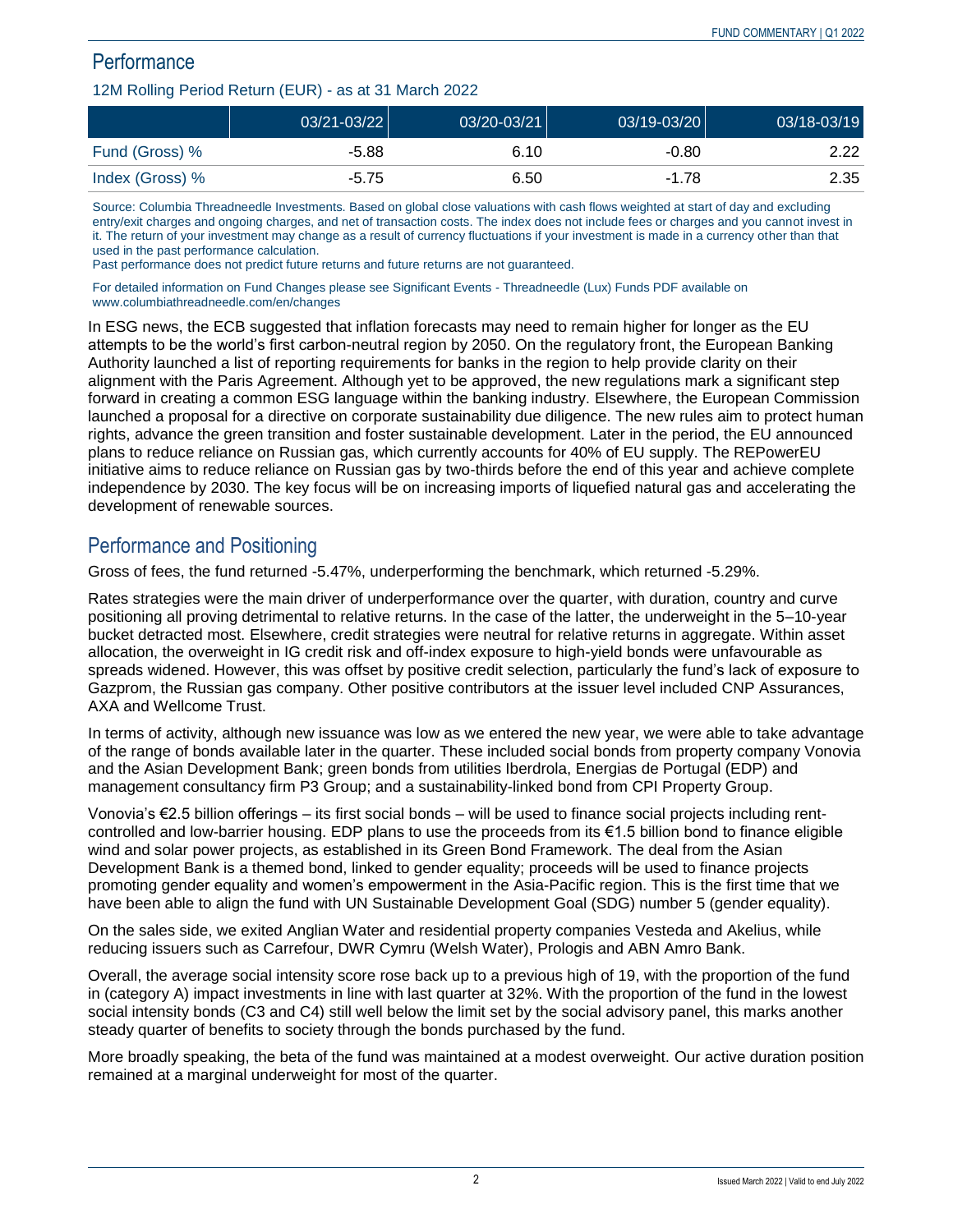### Outlook

Looking ahead, the ongoing normalisation of monetary policy warrants attention, especially if central banks seek to move rates into contractionary territory. Over time, however, we still think that inflation – along with growth – should slow towards trend levels, reducing pressure on policymakers to raise rates aggressively.

As regards company fundamentals, earnings and balance sheets remain strong, with the commodities supercycle supporting related companies, and economic reopening lifting more cyclical businesses. Banks, too, seem to be enjoying a benign credit environment, rising margins, falling 'cost of risk' and relatively healthy investment banking conditions, all the while with robust capital ratios.

Turning to valuations, euro IG spreads started Q2 above their five-year and 20-year averages (fractionally so in the latter case); that said, such comparisons are complicated by the fact that duration in the market has risen significantly since the global financial crisis, while the average credit rating has fallen. On this basis, investors are getting similar spreads for more interest-rate risk and lower credit quality.

All things considered, then, we remain fairly neutral on the current prospects for IG spreads. The portfolio retains a small overweight in credit risk but remains tilted to defensive sectors that we think will weather the current uncertain economic conditions well.

## Key Risks

The value of investments can fall as well as rise and investors might not get back the sum originally invested.

Where investments are in assets that are denominated in multiple currencies, or currencies other than your own, changes in exchange rates may affect the value of the investments.

The fund invests in securities whose value would be significantly affected if the issuer refused, was unable to or was perceived to be unable to pay.

The fund holds assets which could prove difficult to sell. The fund may have to lower the selling price, sell other investments or forego more appealing investment opportunities.

Changes in interest rates are likely to affect the fund's value. In general, as interest rates rise, the price of a fixed rate bond will fall, and vice versa.

The fund's assets may sometimes be difficult to value objectively and the actual value may not be recognised until assets are sold.

Most bond and cash funds offer limited capital growth potential and an income that is not linked to inflation. Inflation is likely to affect the value of capital and income over time. Changes in interest rates are likely to affect the fund's value. In general, as interest rates rise, the price of a fixed rate bond will fall, and vice versa.

The investment policy of the fund allows it to invest in derivatives for the purposes of reducing risk or minimising the cost of transactions.

The fund may exhibit significant price volatility.

All the risks currently identified as being applicable to the Fund are set out in the "Risk Factors" section of the Prospectus. Please read the Key Investor Information Document and the Fund Prospectus if considering investing.